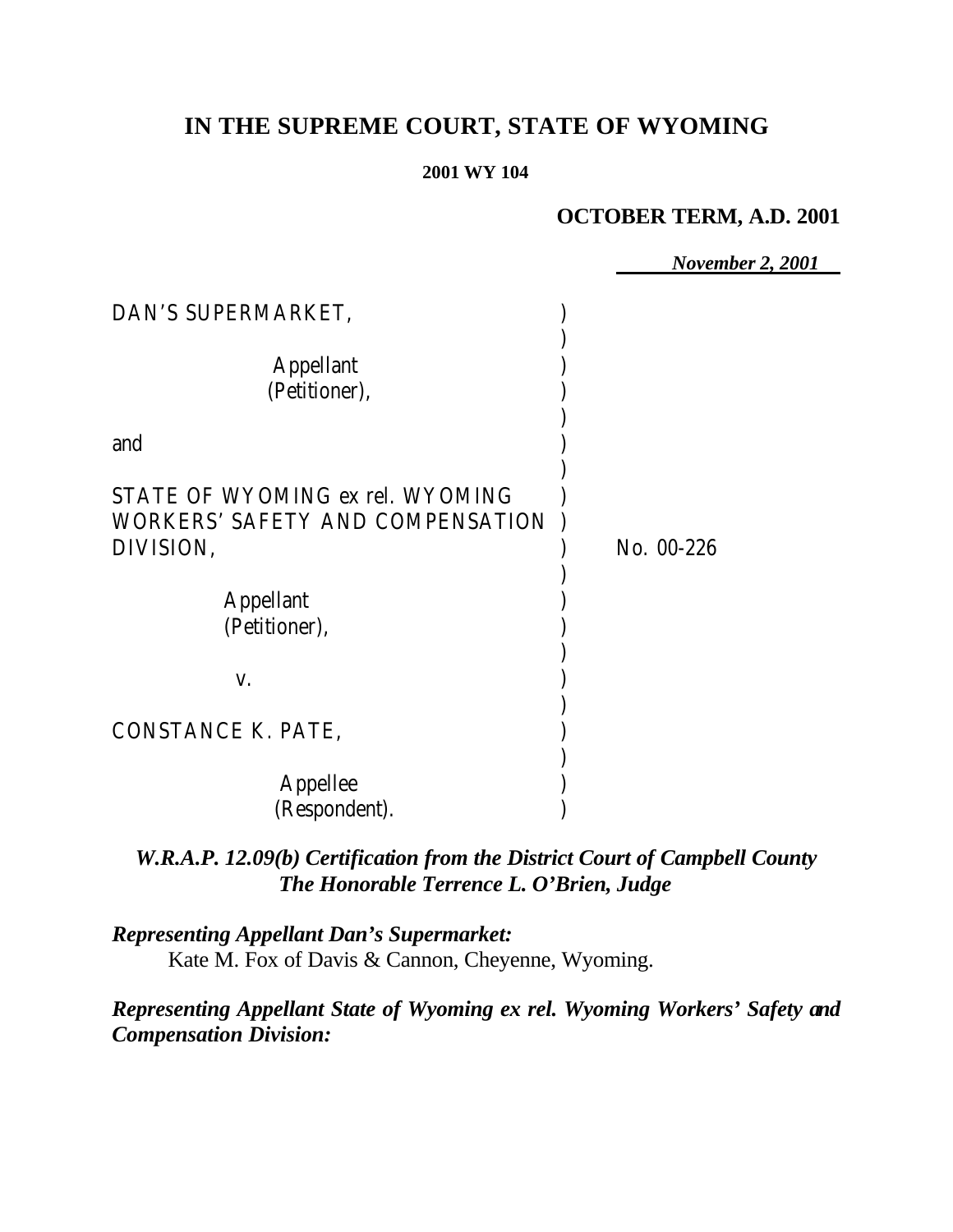Gay Woodhouse, Wyoming Attorney General; John W. Renneisen, Deputy Attorney General; Gerald L. Laska, Senior Assistant Attorney General; David L. Delicath, Assistant Attorney General. Argument by Mr. Delicath. *Representing Appellee:*

R. Douglas Dumbrill, Gillette, Wyoming.

**Before LEHMAN, C.J., GOLDEN, HILL, and KITE, JJ.; and SPANGLER, D.J. (Retired).**

**NOTICE: This opinion is subject to formal revision before publication in Pacific Reporter Third. Readers are requested to notify the Clerk of the Supreme Court, Supreme Court Building, Cheyenne, Wyoming 82002, of any typographical or other formal errors so that correction may be made before final publication in the permanent volume.**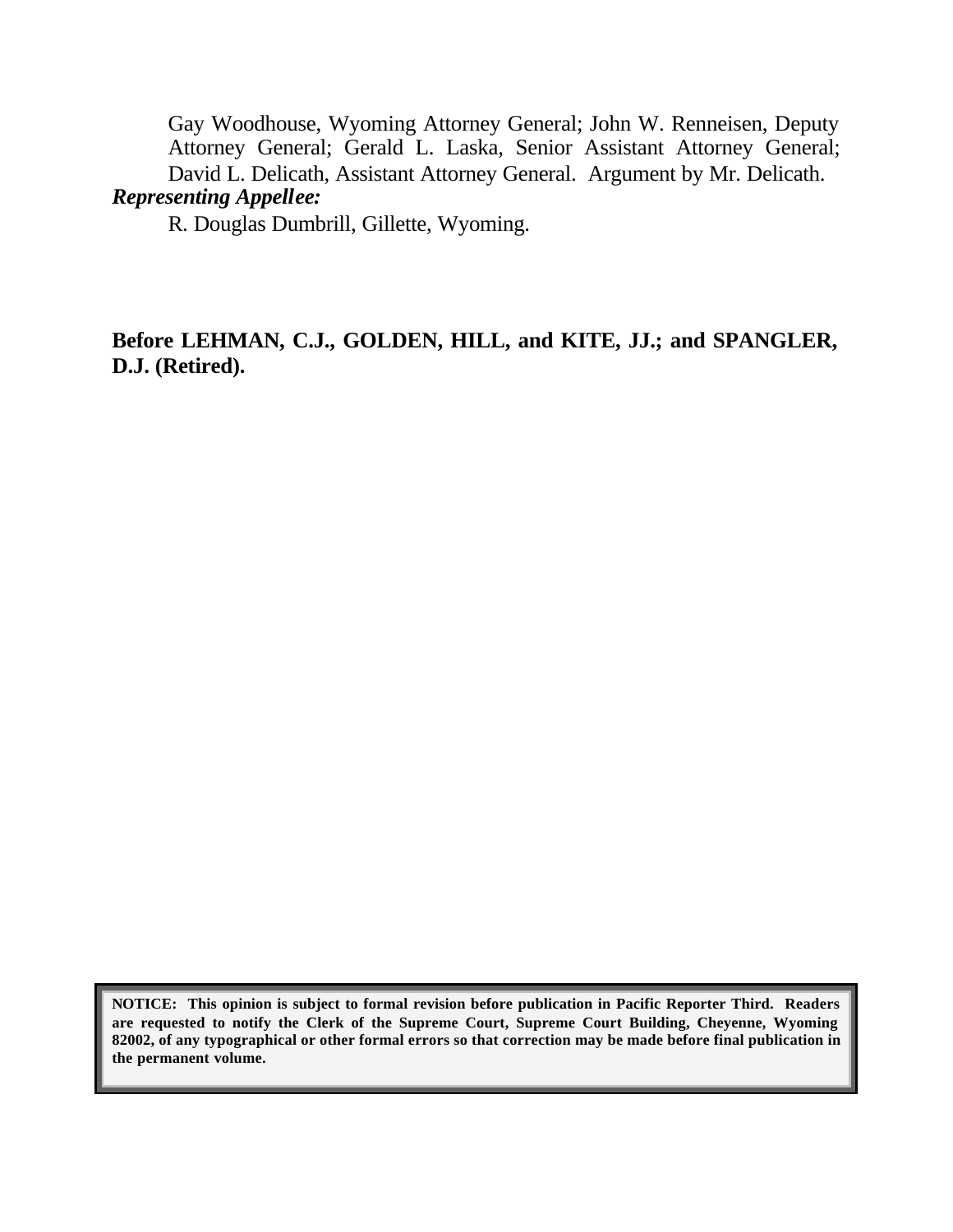**GOLDEN**, Justice.

[¶1] Appellants Dan's Supermarket (Employer) and the Wyoming Workers' Safety and Compensation Division (Division) challenge the payment of benefits to Appellee Constance K. Pate (Pate) for a 1996 work-related injury suffered while employed by Employer, contending that the hearing examiner improperly charged them with the burden of proving that Pate had suffered a new injury while working for another employer. Following a hearing, the hearing examiner ruled that Pate had suffered a continuation of pain symptoms from the 1996 injury, and the district court certified the case to this Court pursuant to W.R.A.P. 12.09(b).

[¶2] We hold that the hearing examiner properly determined that Pate had sustained her burden of proving all essential elements of her claim, and that the evidence supports the award of benefits. The order granting benefits is affirmed.

#### **ISSUES**

[¶3] The statement of issues presented by Employer are:

(1) Did the hearing examiner apply an incorrect rule of law when he imposed the burden of proof in this contested case on the former employer and not on the Claimant?

(2) Is the decision of the hearing examiner unsupported by substantial evidence, without consideration and in disregard of the facts and circumstances?

The statement of the issues presented by the Division are:

1. Did the Hearing Examiner err by improperly relieving Ms. Pate of her burden of proving every element of her claim? 2. Is the Hearing Examiner's finding that there was no material aggravation of Ms. Pate's prior injury arbitrary, capricious, an abuse of discretion, or otherwise not in accordance with law?

Appellee Pate believes that the issues are:

1) Did Constance K. Pate suffer symptoms and incur medical bills which were the natural and expected effects of her workrelated injury and its required surgeries?

2) Should the Employer and the State be granted an indulgence in workers' compensation procedures by relieving them from their due process burden of proving affirmative allegations?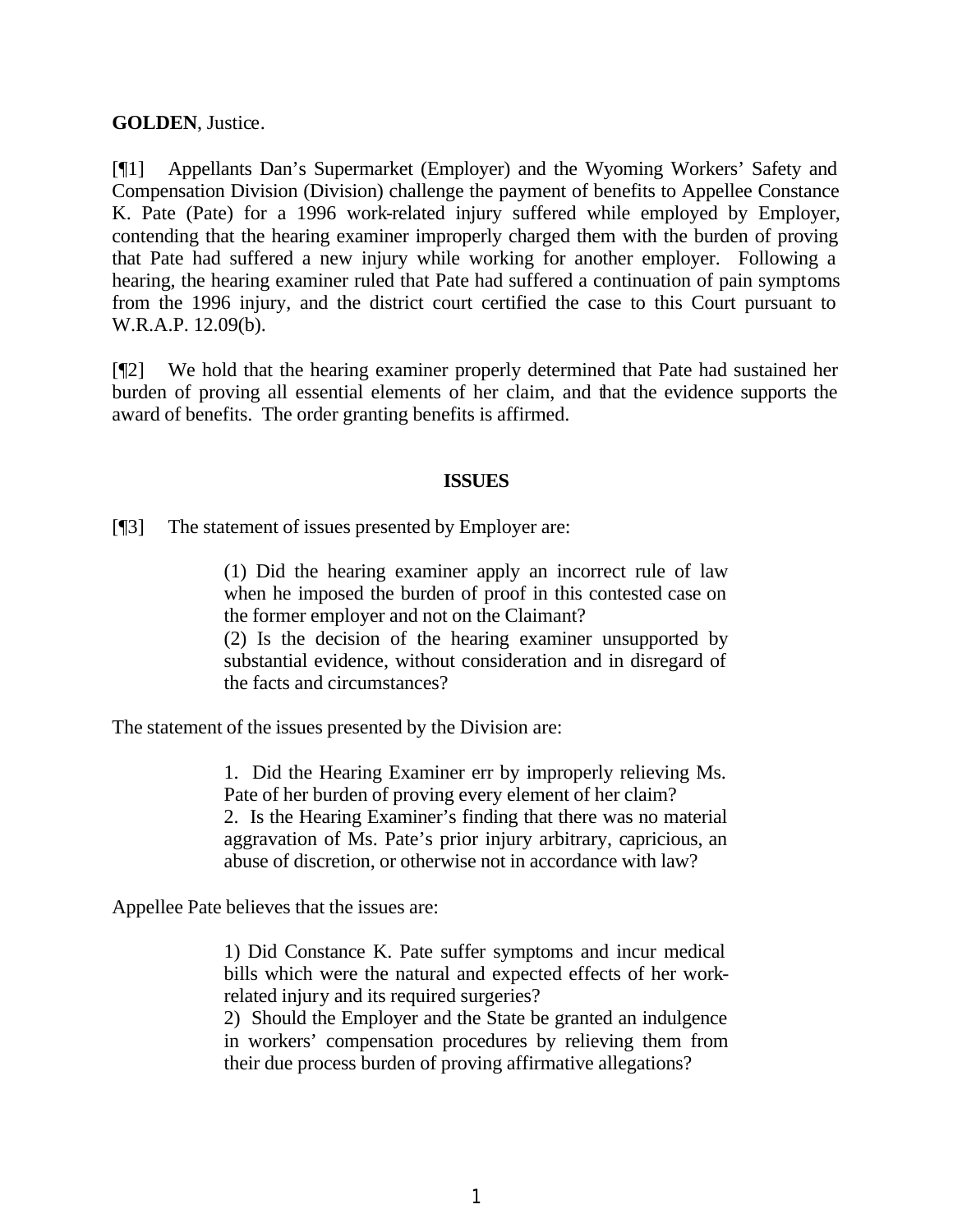#### **FACTS**

[¶4] While working for Dan's Supermarket in 1996, Pate suffered a work-related injury that required back surgery. Employer did not contest coverage of the injury, and benefits and a permanent partial disability award were paid. Ongoing pain led to two more surgeries including fusion surgery. She continued to suffer occasional pain when doing housecleaning or other chores and saw her doctor in June of 1998 for back pain symptoms. She returned to work in May of 1999, taking a job at a local convenience store, and on September 16, 1999, while moving boxes, she experienced more back pain. She continued to work that day and sought medical attention later that month, telling doctors about the pain she experienced that day. The pain resolved with little treatment, and tests indicated that no new injury had occurred. She filed a claim with the convenience store's private insurer of workers' compensation,<sup>1</sup> but it did not respond to her claim. She then filed a claim with the Division which viewed her injury as new and denied her benefits.

[¶5] The hearing examiner determined that Pate's preexisting condition was a work-related injury that was established as a matter of fact, and the issue was whether Pate's claim was a continuation of her 1996 work-related injury for which the Division was responsible or a new injury that required Pate to file a claim with the convenience store's private insurer. It further determined that the Division and Employer bore the burden of proving that the injury resulted from a new work-related condition and was not the result of the preexisting condition caused by her 1996 work-related injury. The Division and the Employer presented evidence in an attempt to establish that Pate's injury was a sufficient material aggravation of her preexisting condition to require that it be considered a new injury.

[¶6] The hearing examiner reviewed the evidence and determined that a radiological report indicated that no new injury had occurred and found that report was supported by Pate's testimony that she had experienced chronic pain since the 1996 injury and the testimony of two doctors explaining that Pate's symptoms were typical of those experienced by people who have had multiple back surgeries including fusion. The hearing examiner found that one doctor explained that Pate's migratory and intermittent pain could be caused by the scar tissue resulting from the multiple surgeries and that the scar tissue would cause some impingement upon the roots of the sciatic nerves. The hearing examiner ruled that this explanation was confirmed by the radiology report. It also found that no doctor had found evidence of a new injury.

[¶7] The Division and Employer submitted authority that they contended supported finding that, while lifting boxes, Pate aggravated the old injury in such a material way that legally it constituted a new injury. The hearing examiner examined that authority and determined that all the cases were fact-driven and did not articulate a bright-line test to make such a determination. It found that the authority did not require it to decide that Pate had

<sup>&</sup>lt;sup>1</sup> The Division tells us that under Wyoming statute a convenience store may choose to provide its own private workers' compensation insurance and not participate in the state program.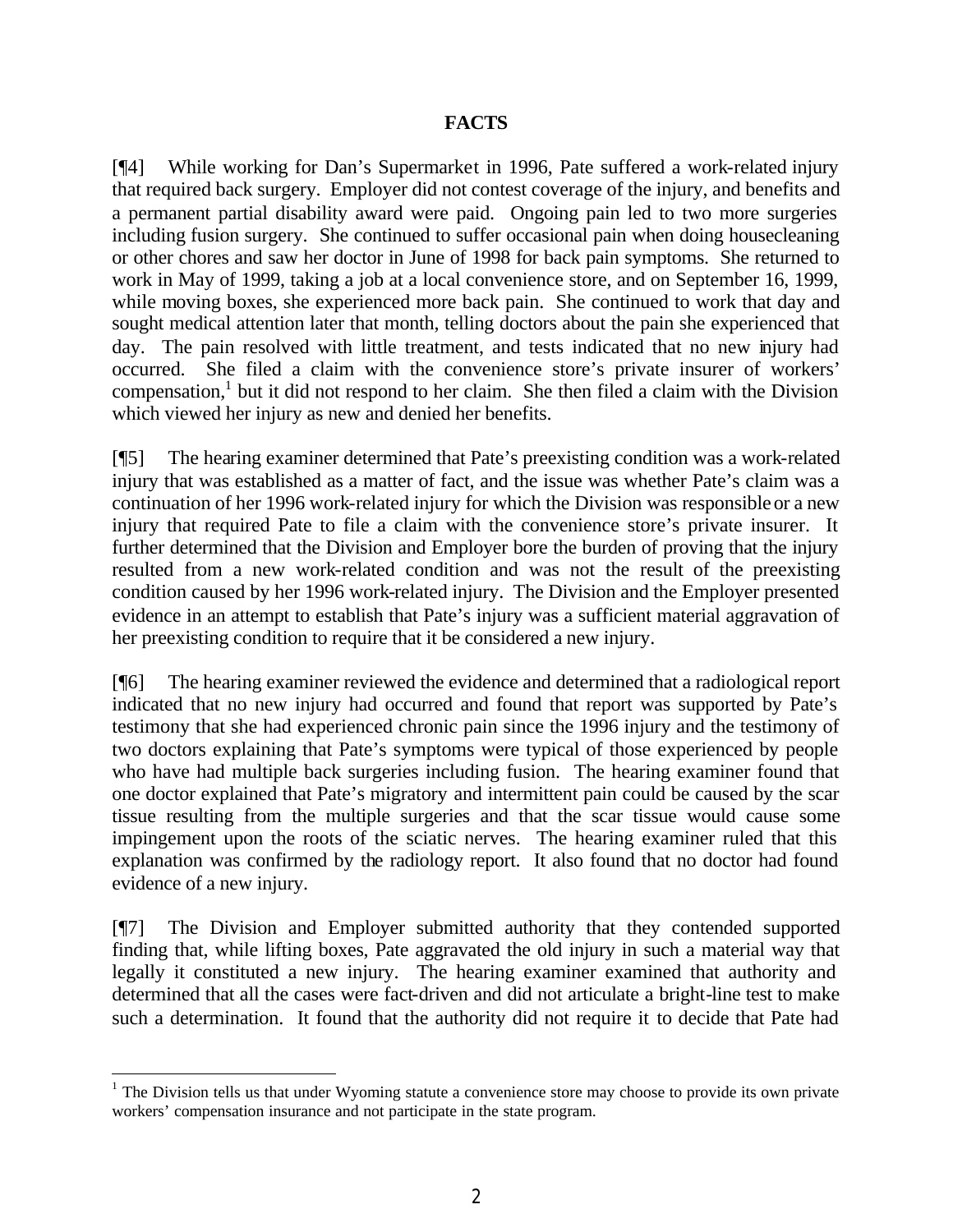suffered a new injury. The Division was ordered to pay Pate's medical bills for lower back treatment and diagnosis incurred. This appeal followed.

#### **DISCUSSION**

### *Standard of Review*

[¶8] Allocation of the burden of proof is a matter of law. *Corman v. State ex rel. Wyo. Workers' Comp. Div.,* 909 P.2d 966, 970 (Wyo. 1996). Conclusions of law of an administrative agency are affirmed if they are found to be in accordance with law. *Id.; Cordova v. Holly Sugar Co.*, 882 P.2d 880, 882 (Wyo. 1994); *Aanenson v. State ex rel. Workers' Comp. Div*., 842 P.2d 1077, 1079 (Wyo. 1992).

[¶9] When the party charged with the burden of proof has failed to meet that burden, we review the case under the arbitrary, capricious, abuse-of-discretion, or otherwise not in accordance with law standard. *Keck v. State ex rel. Wyo. Workers' Safety and Comp. Div.,* 985 P.2d 430, 432 (Wyo. 1999); *City of Casper v. Utech*, 895 P.2d 449, 452 (Wyo. 1995). Under the arbitrary, capricious and abuse of discretion standard, we are charged with examining the entire record. Wyo. Stat. Ann. § 16-3-114(c) (LexisNexis 2001); *Utech*, 895 P.2d at 452. In our examination and review of a hearing examiner's determination, we defer to the hearing examiner's findings of fact. We will examine conflicting and contradictory evidence to see if the hearing examiner reasonably could have made its findings based on all the evidence before it. The findings of fact may include determinations of witness credibility, as the hearing examiner is charged with determining the credibility of the witnesses. In our review, we will not overturn the hearing examiner's determinations regarding witness credibility unless they are clearly contrary to the overwhelming weight of the evidence. *Hurley v. PDQ Transport, Inc.* 6 P.3d 134, 137 (Wyo. 2000).

[¶10] When we review mixed questions of law and fact, our standard has been stated this way:

> When an agency's determinations contain elements of law and fact, we will not treat them as findings of fact. We extend deference only to agency findings of "basic fact." When reviewing a finding of "ultimate fact," we divide the factual and legal aspects of the finding to determine whether the correct rule of law has been properly applied to the facts. If the correct rule of law has not been properly applied, we do not defer to the agency's finding but correct the agency's error in either stating or applying the law.

*Union Pacific R.R. Co. v. State Bd. of Equalization*, 802 P.2d 856, 860-61 (Wyo. 1990).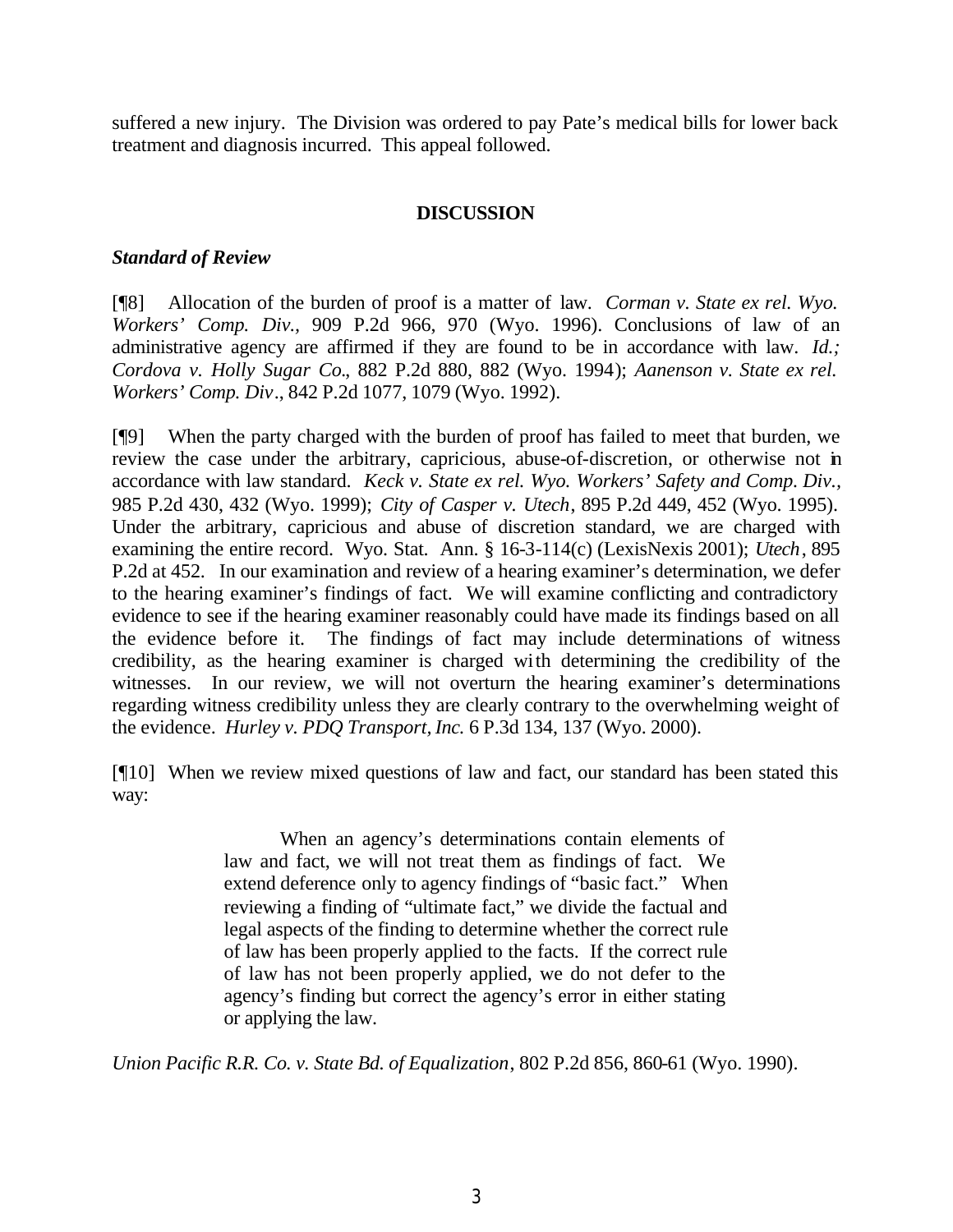[¶11] We review an administrative agency's findings of fact by applying the substantial evidence standard. Our task is to examine the entire record to determine whether substantial evidence supported the hearing examiner's findings. We will not substitute our judgment for that of the hearing examiner when substantial evidence supports his decision. Substantial evidence is relevant evidence which a reasonable mind might accept in support of the agency's conclusions. *Frontier Refining, Inc. v. Payne,* 2001 WY 49, ¶6, 23 P.3d 38, ¶6 (Wyo. 2001). Accordingly, "we examine only the evidence which favors the prevailing party, allowing every favorable inference, while omitting consideration of any conflicting evidence." *Id.*

#### *Burden of Proving a New Injury*

[¶12] The Employer first takes issue with the hearing examiner's statement that "[i]t doesn't matter who has the burden of proof; that pre-existing condition has been established as a matter of fact." Employer claims that our decisions involving similar facts indicate this statement is an incorrect statement of the law and the hearing examiner's decision should be reversed.

[¶13] The hearing examiner found:

The Claimant was injured while working for Dan's Supermarket in 1996. She probably suffered from pre-existing lower spine weakness and degeneration which was worsened by lifting inventory at work for that employer. She underwent a series of back surgeries following that injury and received a permanent partial disability award.

Employer refers us to *Walsh v. State ex rel. Wyoming Workers' Comp. Div.,* 931 P.2d 241 (Wyo. 1997). In 1984, Walsh was hospitalized for back pain, and in 1989, he suffered a compensable work-related back injury. Walsh left that employment in 1990, and again injured his back in 1993 while working at his small farm baling hay. *Walsh,* 931 P.2d at 243. Walsh claimed that his symptoms were a continuation of the 1989 compensable injury and filed for benefits. This Court determined that he had the burden of proving that his work accident, not a preexisting condition, caused the condition and upheld the ruling that Walsh had not carried his burden. *Id.*

[¶14] Employer asserts that *Walsh* establishes that Pate should have had the burden of showing that her condition before the 1996 work-related injury was not responsible for her present symptoms. However, our review of the record indicates that any pre-1996 condition was not properly at issue at the hearing. As the hearing examiner determined, the Division and Employer contended that Pate had suffered a new work-related injury and her remedy lay with the private insurer of the convenience store. The Division's denial letter and prehearing memorandum showed this was the basis for its denial. Further, the Employer's prehearing memorandum conceded that "Pate was employed at Dan's when she injured her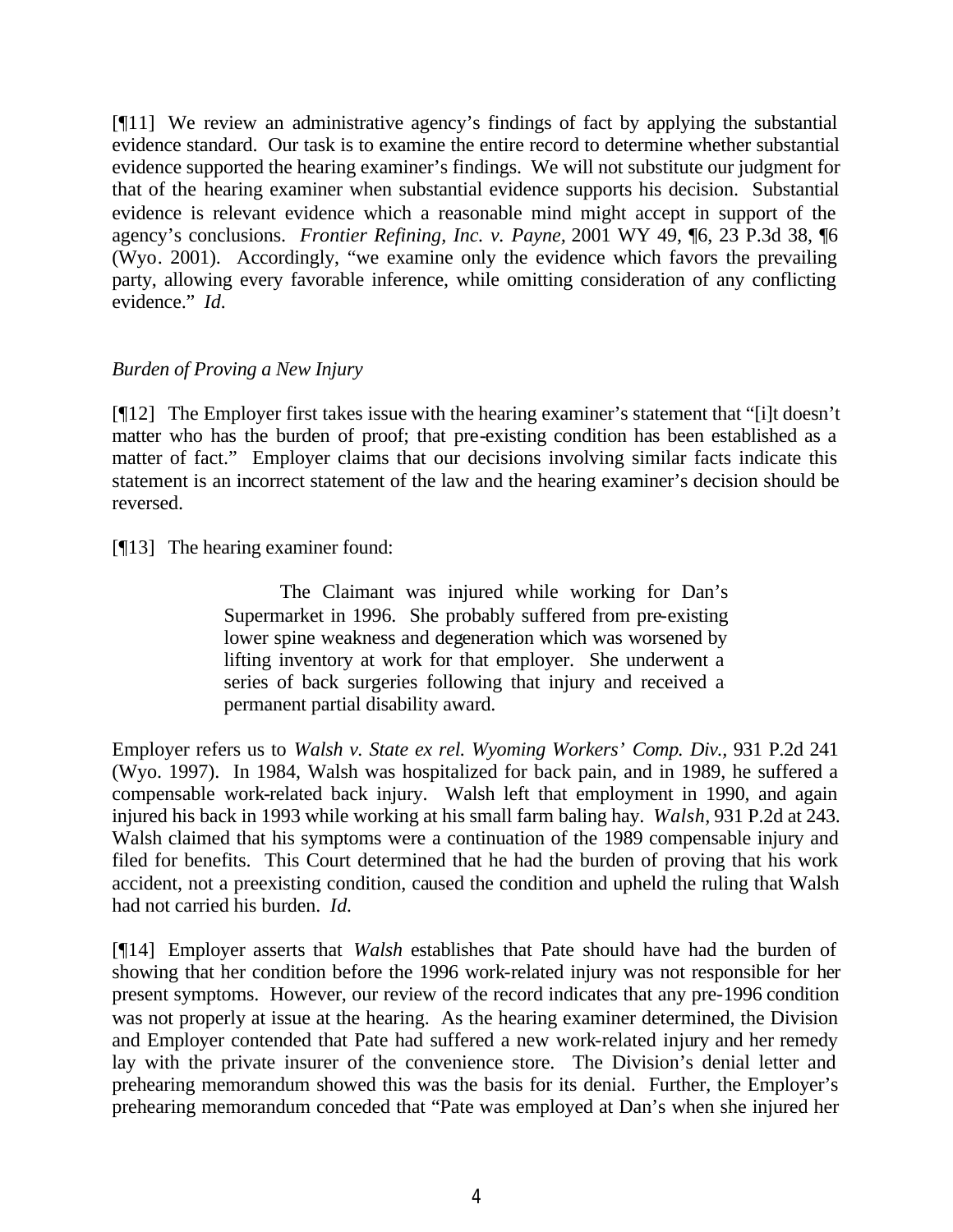back in January, 1996," and contended that the issue to be determined at the hearing was whether Pate suffered a new injury at the convenience store.

[¶15] We have previously ruled that "[p]leadings are used to give parties notice of the nature of claims and defenses, to narrow the issues, and to guide the parties and the court in the conduct of the case. If the pleadings and notice of hearing are to mean anything in a contested case hearing, the hearing examiner must be limited to considering only those issues presented in the notice and pleadings." *Ireland v. State ex. rel. Wyo. Workers' Comp. Div*., 998 P.2d 398, 401 (Wyo. 2000) (citations omitted). Under these circumstances, the hearing examiner could not properly impose a burden upon Pate to prove that a condition preexisting before her 1996 work-related injury was not responsible for her present condition. Accordingly, the hearing examiner did not consider it and properly stated that the cause of the 1996 work-related injury was undisputed. We find the hearing examiner made no error in failing to consider any condition existing before 1996.

[¶16] The Division contends that the hearing examiner erred in failing to assign Pate the burden of proving that she had not suffered a new injury, claiming that it and the Employer were given the burden of proving that the 1996 injury did not cause the 1999 symptoms. In support of this contention, it relies upon *Corman,* arguing that it "dictates that the claimant must prove her pre-existing condition from the 1996 injury caused her symptoms in 1999, because that causal relationship goes to the . . . central factual issue." The hearing examiner's order found Pate did have this burden of proof, and the Division contends that burden included proving no material aggravation caused a new injury because causation is an essential element of Pate's claim. Concerning the complex burden-of-proof issue, we have said:

> The general term, burden of proof, identifies two separate legal doctrines: the burden of persuasion; and the burden of production, also termed the burden of producing evidence or the burden of going forward with the evidence. The burden of persuasion is attached to the party "who runs the risk of nonpersuasion." During a trial, this means if the "party with the burden of persuasion has not sustained it by a fair preponderance of the evidence--if the evidence is in equipoise or the opposing party's preponderates--the party with the burden must fail." The burden of producing evidence is "the obligation of the party to present at the appropriate time . . . evidence on the issue involved of sufficient substance to permit the fact finder to act upon it." The burden of producing evidence shifts during the presentation of evidence. The burden of persuasion, which generally does not shift unless by the operation of a legal presumption, becomes operative only after all the evidence is submitted.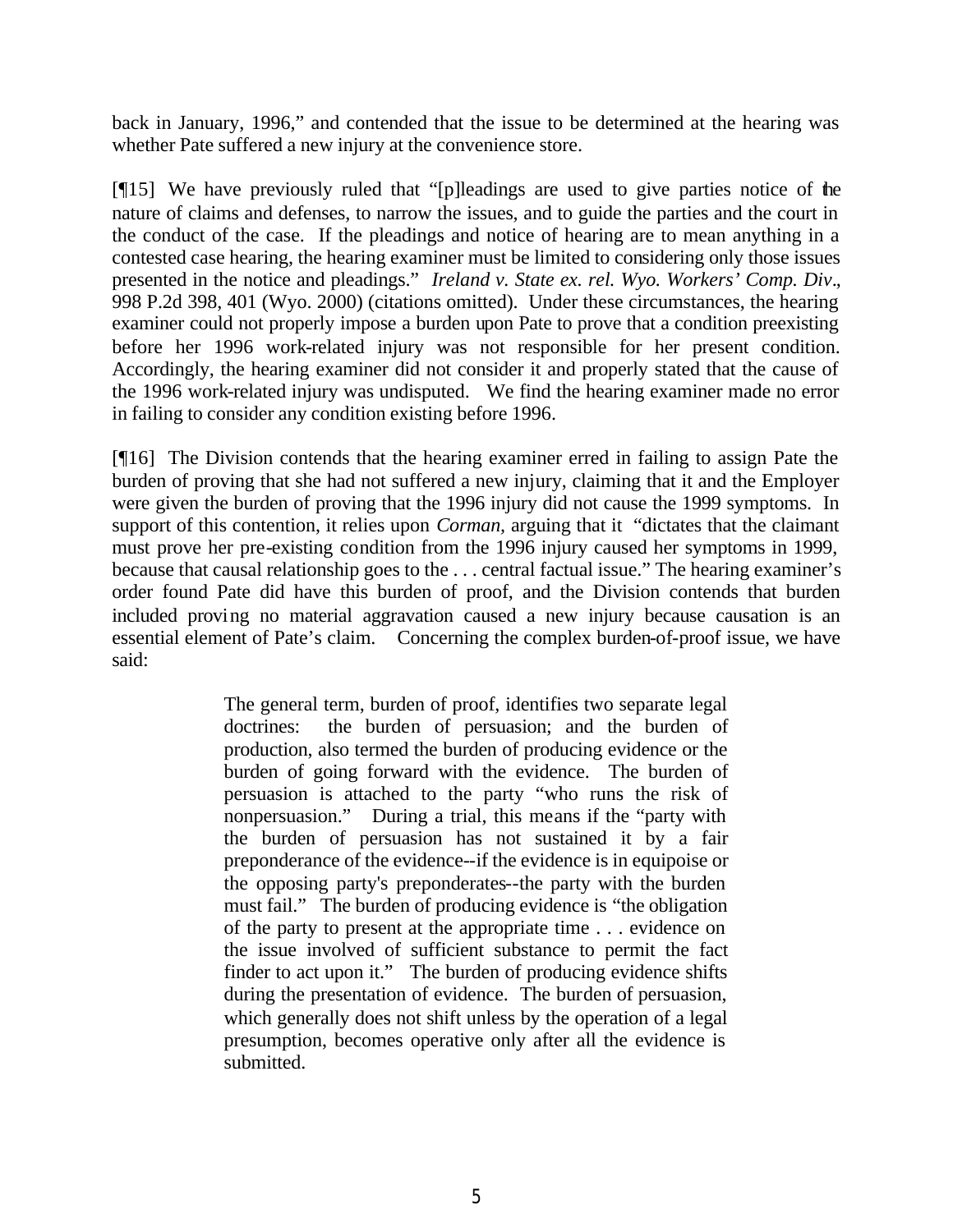*Casper Iron & Metal, Inc. v. Unemployment Insur. Comm'n,* 845 P.2d 387, 393 (Wyo. 1993) (citations omitted); *see also Bando v. Clure Bros. Furniture,* 980 P.2d 323, 330 (Wyo. 1999). In determining which party bears the burden of proof, we consider the applicable substantive statutes. *Casper Iron* at 393. Here, the applicable statute is Wyo. Stat. Ann. § 27-14-102(a)(xi)(F) (LexisNexis 2001):<sup>2</sup>

> (xi) "Injury" means any harmful change in the human organism other than normal aging and includes damage to or loss of any artificial replacement and death, arising out of and in the course of employment while at work in or about the premises occupied, used or controlled by the employer and incurred while at work in places where the employer's business requires an employee's presence and which subjects the employee to extrahazardous duties incident to the business. "Injury" does not include:

> > \*\*\*\*

(F) Any injury or condition preexisting at the time of employment with the employer against whom a claim is made[.]

[¶17] Generally, this language imposes the burden upon the claimant to prove that her work accident, not her preexisting condition, caused a compensable injury. *Corman*, 909 P.2d at 970. A preexisting condition is noncompensable unless the claimant can prove that the work-related injury materially aggravated the preexisting injury resulting in a compensable injury. *Brees v. Gulley Enterprises, Inc.,* 6 P.3d 128, 132 (Wyo. 2000). Pate did not contend that she had materially aggravated a noncompensable preexisting condition, but instead, based her claim for benefits upon continued symptoms from the 1996 work-related injury. Accordingly, it is her burden to prove that a continuation of the 1996 work injury caused the new onset of symptoms. Regarding the Division and Employer's assertion that she also bore the burden of proving that she had not suffered a material aggravation, the hearing examiner found:

> [W]here the Claimant is appearing to say that her pre-existing condition is causing continuing problems which require medical treatment, and the employer is arguing that an intervening or superceding cause<sup>[3]</sup> has intervened, putting the burden of proving a negative on the claimant does not seem to be a useful or practical approach to allocating the burden of proof. If the

<sup>&</sup>lt;sup>2</sup> This subsection has not been amended since the date of injury in 1996.

 $3$  The hearing examiner had previously noted that, in this case, alleging an intervening or superceding cause, was, in the parlance of workers' compensation law, an allegation there was sufficient material aggravation of a preexisting condition on or about September 16, 1999.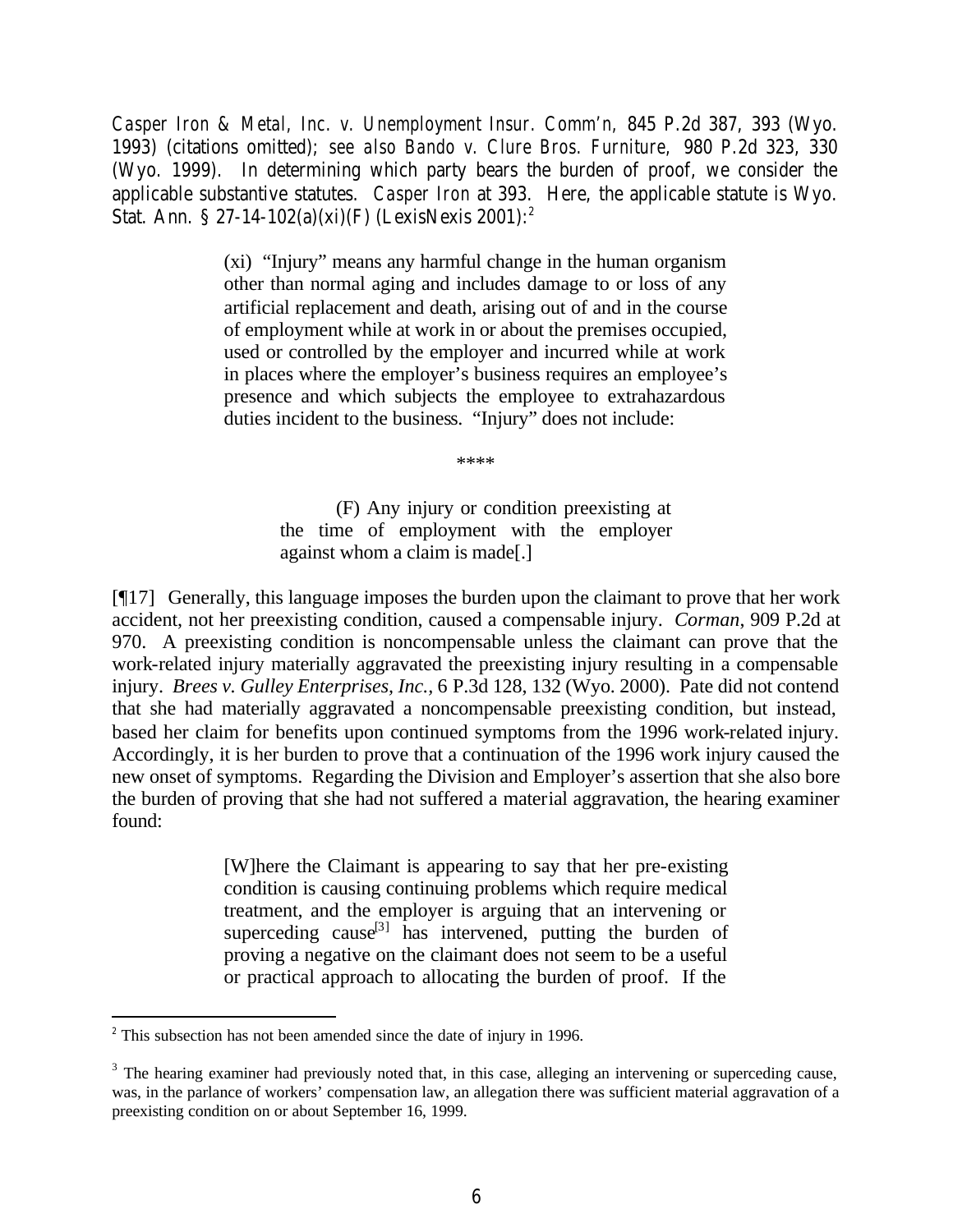current convenience store employer were participating in the hearing and arguing "preexisting condition," then the claimant would have the burden of proving freedom from a pre-existing condition or showing that the new employment caused a material aggravation of the pre-existing condition. However, where the former employer is appearing to urge what is essentially an intervening or superceding cause defense, the burden of proof should be placed upon the former employer to show that there actually was an intervening or superceding cause which relieves the former employer of its continuing obligation to the injured worker. Accordingly, the Office will place the burden of proof upon the former employer under these limited circumstances.

The Division and Employer claim that *Corman* does not support this rationale, and at oral argument the parties also relied upon the *Walsh* case previously discussed and *Pino v. State ex rel. Wyo. Workers' Comp. Div.,* 996 P.2d 679 (Wyo. 2000).

[¶18] *Corman* presented the issue whether the Division had the burden to prove that Corman's neck condition preexisted his work accident. Corman recognized that he had the burden to prove that his present neck condition was work-related but contended that he did not have the burden to establish that the condition did not preexist the work-related accident. Because a preexisting condition was an exception to the definition of injury in the statute, Corman contended that the legislature intended to create the equivalent of an affirmative defense or bar, the burden of proving which would fall on the employer or the Division.

[¶19] This Court analyzed the issue thus:

While Appellant's arguments have a general validity, they cannot be applied in this case to provide him relief. The first problem is his assumption that the existence of a preexisting condition creates an affirmative defense or bar.

\* \* \* \*

[A]n affirmative defense or bar is a **legal** defense to a claim, as opposed to a **factual** dispute as to an essential element of the claim. The claimant bears the burden of proof as to the latter, while the contestant bears the burden of proof as to the former. This dichotomy is preserved in Wyo.R.Civ.P. 8 and 12, which allow "matter[s] constituting an avoidance" to be heard **as questions of law**, on motion prior to any trial on the merits.

When viewed in this light, the issue of the existence of a preexisting condition is indistinguishable from the central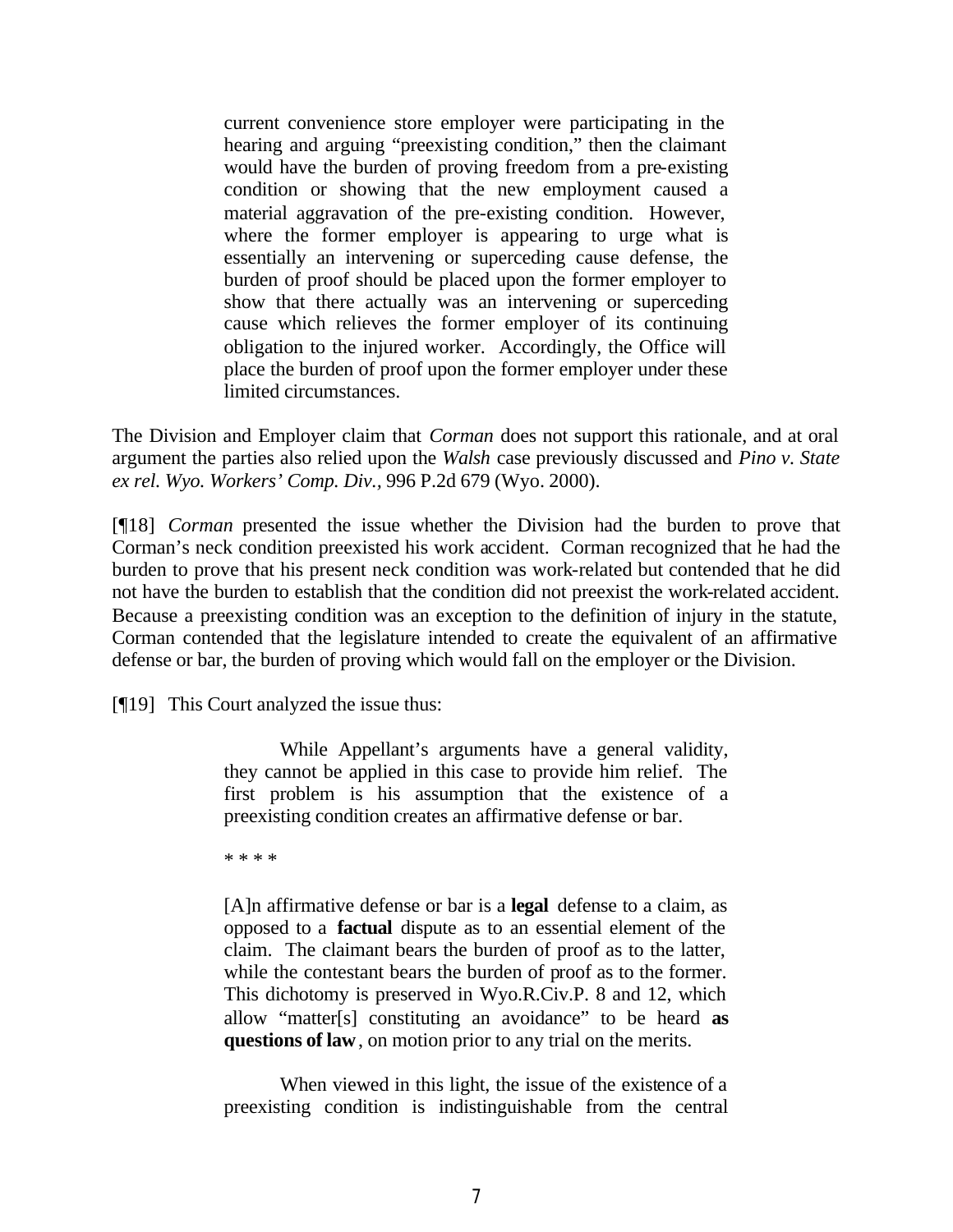factual issue--did the injury "arise out of and occur in the course of employment?" If the injury resulted from a preexisting condition, rather than from the work-related accident, no compensable injury occurred. Consequently, when there is a conflict in the evidence as to this question, the claimant must prove by a preponderance of the evidence that the injury was work-related and not preexisting.

*Corman,* 909 P.2d at 969. *Corman* recognized, however, that another decision seemed to conflict with its decision and said:

> In seeming conflict with this reasoning, this Court has previously held that the issue of an employee's culpable negligence in causing his own injuries must be raised as an affirmative defense, with the employer bearing the burden of proof on such issue. *Hotelling v. Fargo-Western Oil Co.,* 33 Wyo. 240, 246, 248, 238 P. 542, 544 (1925). Culpable negligence, like preexisting condition, is one of the exceptions to compensable injury found in Wyo. Stat. § 27-14-102 $(a)(xi)$ . A close reading of *Hotelling*, however, reveals a decision precisely in line with our holding today. In *Hotelling*, the Court presupposed an "injury sustained in extrahazardous employment as defined by the statute." In other words, the employee had already presented a *prima facie* factual case of compensability. It then became the employer's burden to prove his legal avoidance theory--his affirmative defense--culpable negligence. That is the same logic applied today in retaining the employee's duty to prove a compensable injury.

*Corman,* 909 P.2d at 970.

[¶20] The hearing examiner applied that logic here. Pate had presented a prima facie factual case of compensability, and the employer and Division were seeking to legally avoid their responsibilities that had arisen because of the 1996 injury. Under these limited circumstances, the hearing examiner did not err.

[¶21] As already seen, *Walsh* does not apply because the 1996 work-related injury was conceded, and *Pino* does little more than reaffirm that claimants have the burden of establishing all the statutory elements which comprise a compensable injury by a preponderance of the evidence. *Pino,* 996 P.2d at 684. *Pino* discussed burden of proof related to the second compensable injury rule, specifically ruling that Pino had the burden of proving the essential element of causation. *Id.* at 685. A workplace accident resulted in a mild disc bulge in Pino's spine. He received treatment, but continued to experience pain that occasionally required him to miss work. About twenty-one months after his accident, the disc herniated when Pino coughed. We held that Pino had carried his burden of proving that